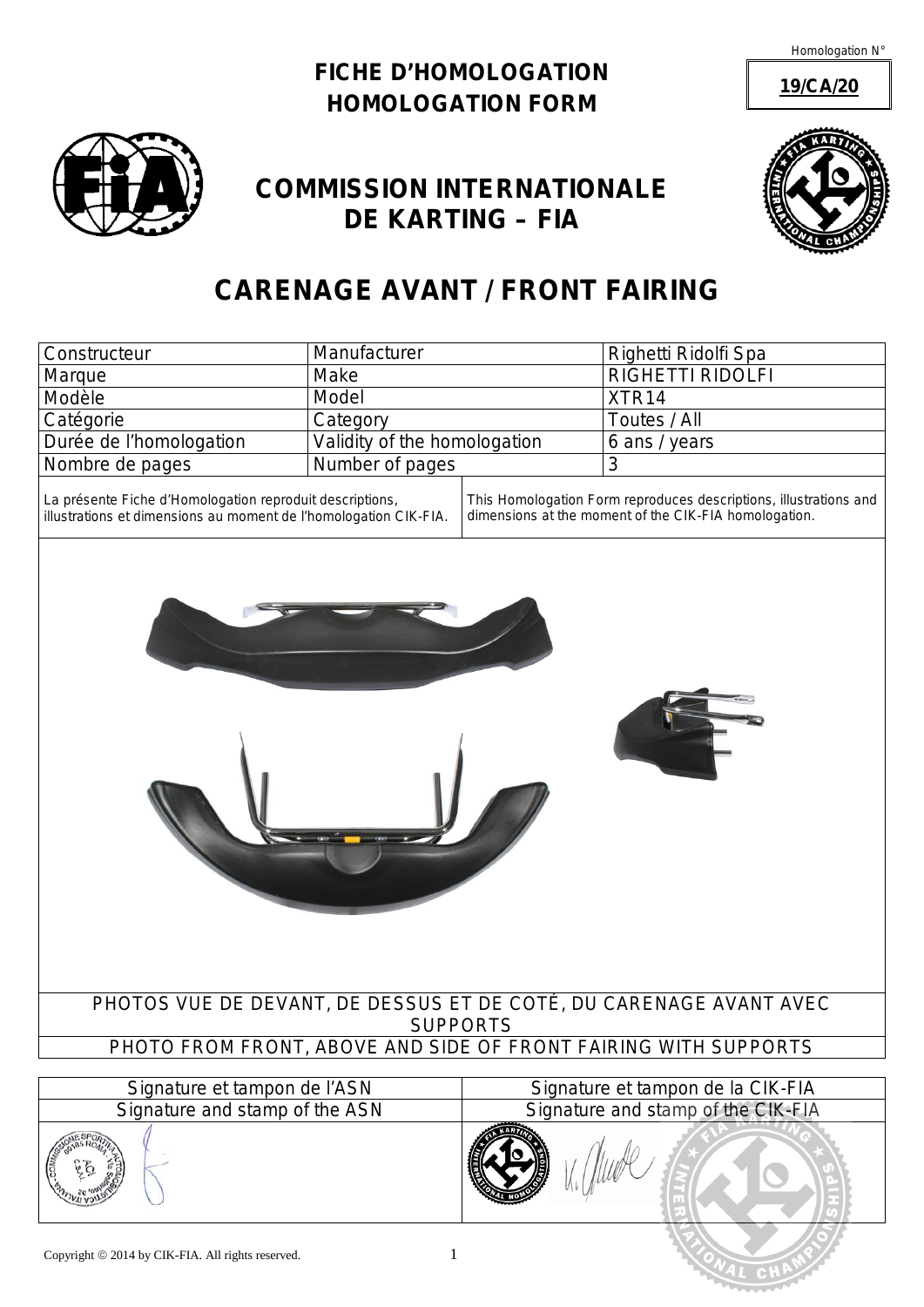### Homologation N°

**19/CA/20**